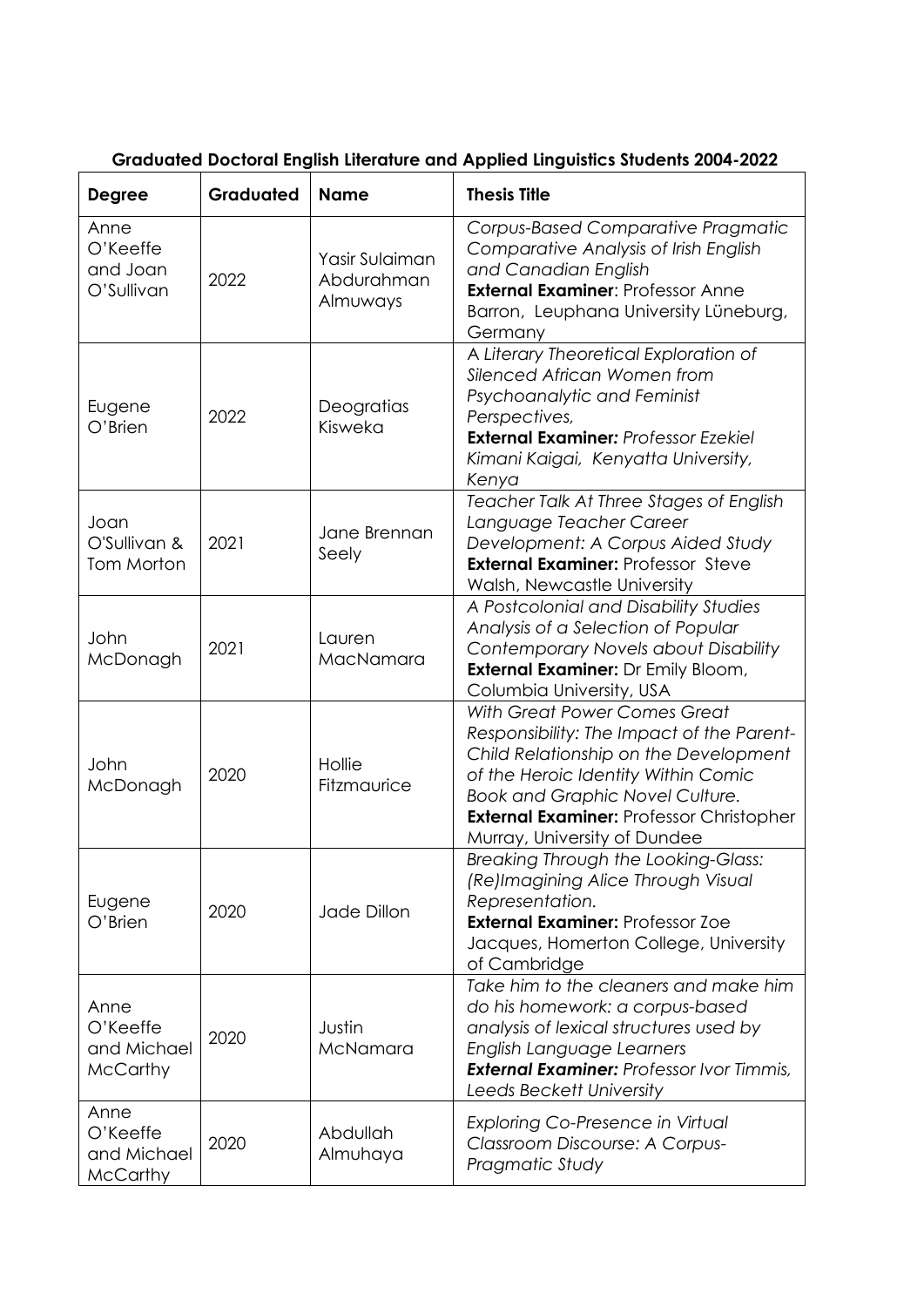|                                                                  |      |                                | <b>External Examiner: Dr David</b><br>Oakey, University of Liverpool                                                                                                                                                                                 |
|------------------------------------------------------------------|------|--------------------------------|------------------------------------------------------------------------------------------------------------------------------------------------------------------------------------------------------------------------------------------------------|
| Eugene<br>O'Brien                                                | 2019 | lan Hickey                     | Marx and Spectres: A Hauntological<br>Exploration of the Poetry of Seamus<br>Heaney through the lens of Jaques<br>Derrida's 'Specters of Marx'<br><b>External Examiner: Professor Stephen</b><br>Regan University of Durham                          |
| Anne<br>O'Keeffe<br>and Michael<br><b>McCarthy</b>               | 2019 | Graham<br><b>Burton</b>        | The Canon of Pedagogical Grammar<br>for ELT: A Mixed Methods Study of its<br>Evolution, Development and<br>Comparison with Evidence on Learner<br>Output<br><b>External Examiner: Dr Christian Jones,</b><br>University of Liverpool, UK             |
| Eugene<br>$O'$ Brien                                             | 2019 | Adele Hannon                   | The Untold Story of the Monster:<br>Providing the Anamorphic Perspective<br>through a Psychoanalytical Lens<br><b>External Examiner: Professor Andrew</b><br>Smith, University of Sheffield, UK                                                      |
| Eugene<br>O'Brien                                                | 2019 | lan Hickey                     | Marx and Spectres: A Hauntological<br>Exploration of the Poetry of Seamus<br>Heaney through the lens of Jacques<br>Derrida's 'Specters of Marx'<br><b>External Examiner: Professor Stephen</b><br>Regan, University of Durham, UK                    |
| Eugene<br>$O'$ Brien                                             | 2018 | <b>Terry Devlin</b>            | 'Rivers of Ink': Searching for Authentic<br>Representations of the Holocaust -<br>Words, Pictures and the Stories they Tell<br><b>External Examiner: Professor Gary</b><br>Weissman, University of Cincinnati, USA                                   |
| Eugene<br>O'Brien,<br>Anne<br>O'Keeffe<br>and Muiris Ó<br>Laoire | 2018 | Caitríona<br><b>Breathnach</b> | Cad a spreagann rogha laethúil<br>teanga sa Ghaeltacht - Anailís ar an<br>Rogha Teanga i nGaeltacht na nDéise<br>External Examiners: Dr Stiofán Ó<br>Cadhla, University College Cork;<br>Professor Dónall Ó Baoill, Queens<br>University Belfast, UK |
| Eugene<br>O'Brien                                                | 2018 | Rory Feehan                    | The Genesis of the Hunter Figure: A<br>study of the Dialectic between the<br>Biographical and the Aesthetic in the<br>Early Writings of Hunter S. Thompson<br><b>External Examiner: Professor William</b><br>McKeen, Boston University, USA          |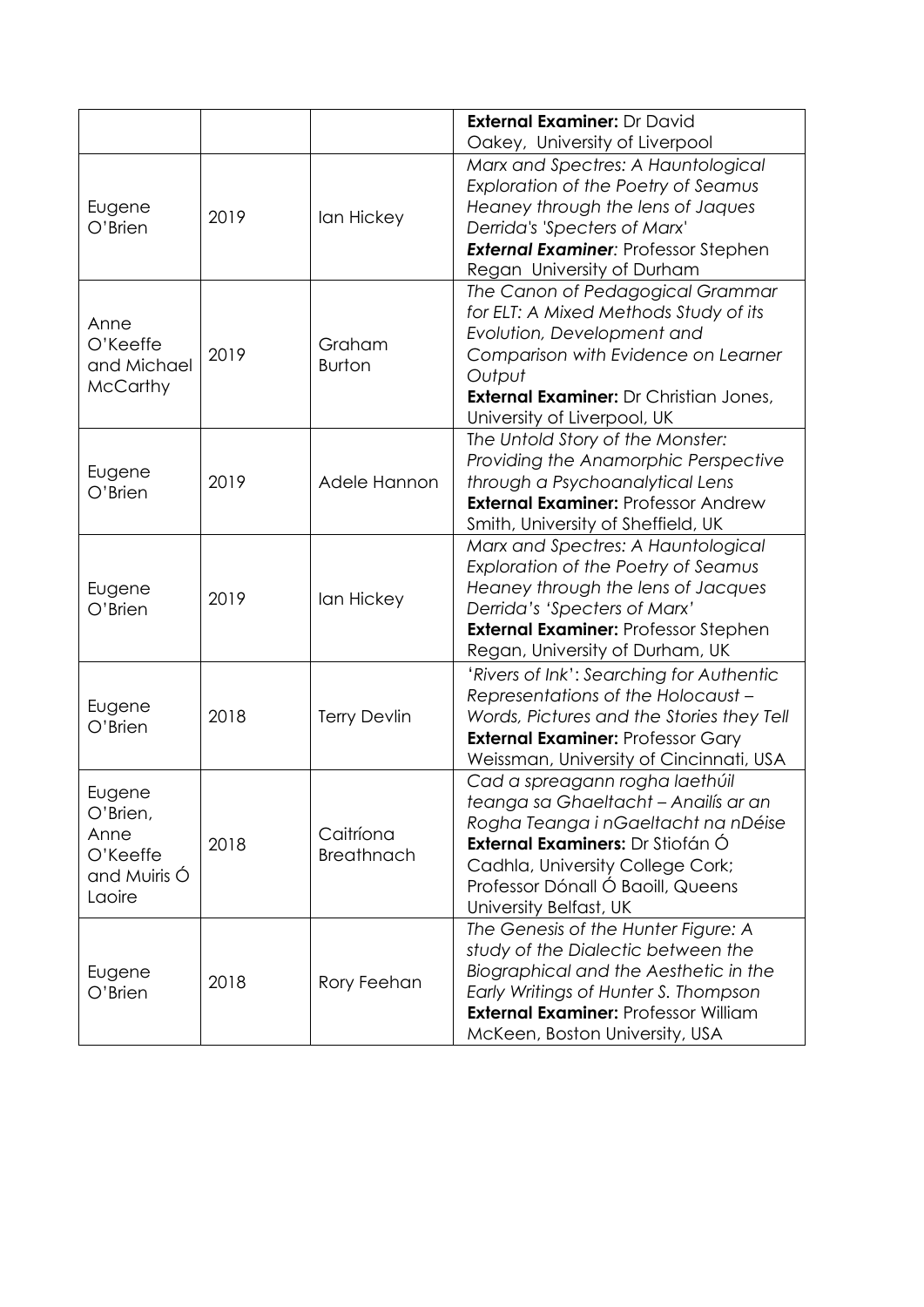| John<br>McDonagh | 2017 | John Harnett | Negotiating Multimodality in Graphic<br>Narratives - An Exploration of Stream of<br>Consciousness Techniques in 'Batman -<br>The Dark Knight Returns', 'Watchmen',<br>and 'From Hell'<br><b>External Examiner: Dr David Huxley,</b><br>Manchester Metropolitan University, UK |
|------------------|------|--------------|-------------------------------------------------------------------------------------------------------------------------------------------------------------------------------------------------------------------------------------------------------------------------------|
|------------------|------|--------------|-------------------------------------------------------------------------------------------------------------------------------------------------------------------------------------------------------------------------------------------------------------------------------|

| Eugene<br>O'Brien                                  | 2016 | <b>Tony Fleming</b>  | The Gravity of Oppositions:<br>Contradictions and Conflicts in the Life<br>and Art of Thomas Hardy External<br><b>Examiner: Dr Rebecca</b><br>Welshman, University of Liverpool, UK                                                                          |
|----------------------------------------------------|------|----------------------|--------------------------------------------------------------------------------------------------------------------------------------------------------------------------------------------------------------------------------------------------------------|
| Eugene<br>O'Brien and<br>Kathryn<br>Laing          | 2016 | Ann Nash             | An examination of female<br>characterisation in a selection of the<br>novels and short stories of William Trevor<br>through the lens of Simone de Beauvoir<br><b>External Examiner: Dr Paul Delaney,</b><br><b>Trinity College Dublin</b>                    |
| Anne<br>O'Keeffe<br>and Michael<br><b>McCarthy</b> | 2016 | Kieran<br>Harrington | Anything but the Ideal Speaker Listener<br>in Anything but a Homogenous Speech<br>Community - A Study of<br>Communication through the Medium of<br>lingua franca English<br><b>External Examiner: Professor Steve</b><br>Walsh, Newcastle University, UK     |
| John<br>McDonagh                                   | 2016 | <b>Brian Devaney</b> | 'What Lies Beneath': An Exploration of<br>the Unseen in John B. Keane's 'The<br>Field'<br><b>External Examiner: Professor Vic</b><br>Merriman, Edge Hill University, UK                                                                                      |
| Eugene<br>$O'$ Brien                               | 2015 | Miriam Walsh         | Once Upon an Ideology: Exploring the<br>Ideologies and Identities of Female<br>Figures through a Selection of Classic<br>and Contemporary Fairy Tales External<br><b>Examiner: Professor Donald</b><br>Haase, Wayne State University, Detroit,<br><b>USA</b> |
| Eugene<br>O'Brien                                  | 2015 | Daniela<br>Panzera   | Dantean Returns: Intertextuality in the<br>Works of Seamus Heaney, Thomas<br>Stearns Eliot and Eugenio Montale<br><b>External Examiner: Professor Andrew J.</b><br>Auge, Loras College, Dubuque, Iowa,<br><b>USA</b>                                         |
| Eugene<br>O'Brien and<br>Maria Beville             | 2015 | <b>Tracey Fahy</b>   | Resurrection: The Return of the Gothic<br>Home in Contemporary Irish Art<br>(19902015)<br><b>External Examiner: Dr Catherine</b><br>Spooner, Lancaster University, UK                                                                                        |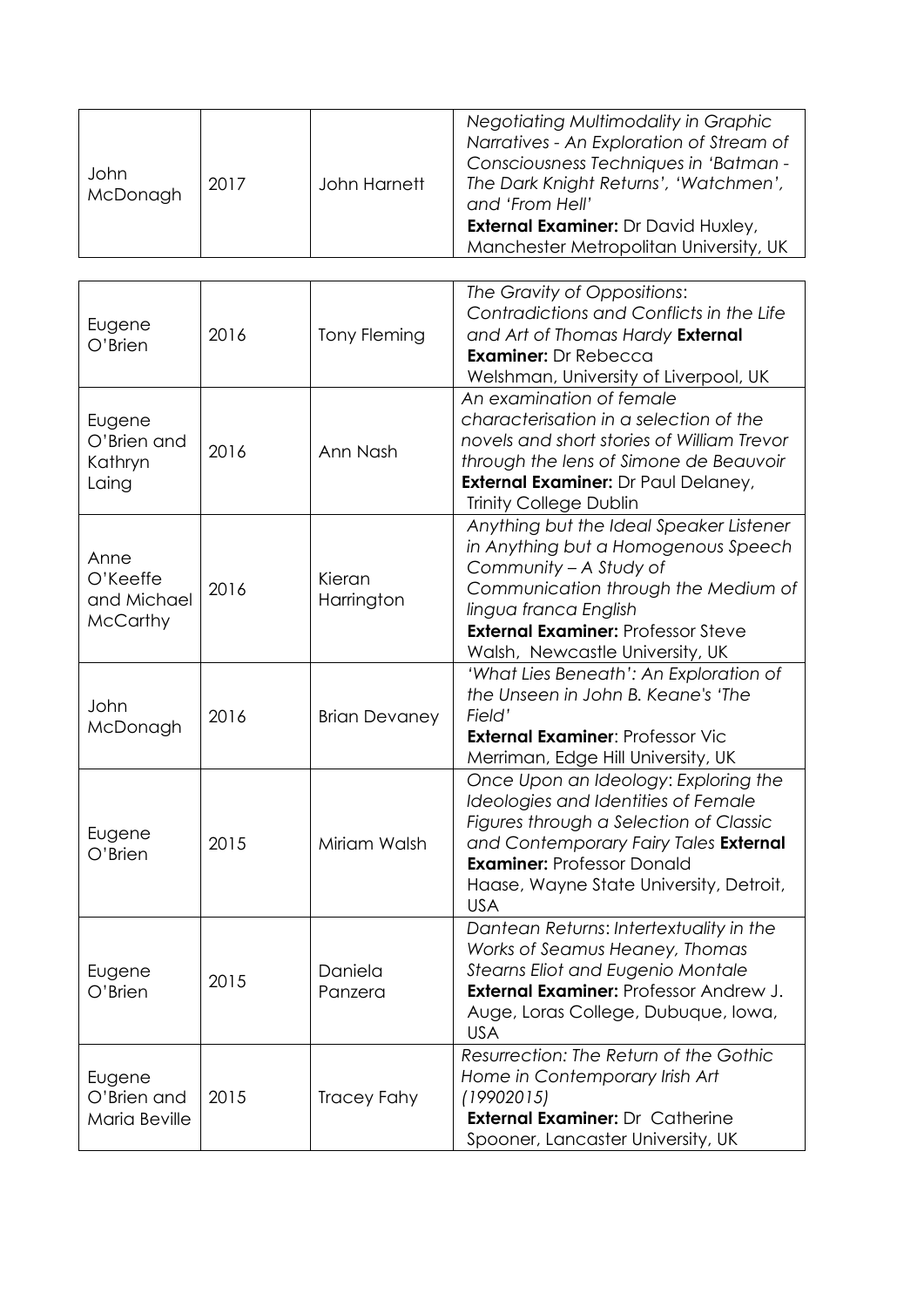| Eugene<br>O'Brien | 2014 | Donna Mitchell | From Dolls to Demons: Exploring<br>Subversions of Female Agency and<br>Identity in Gothic Literature through a<br>Selection of Nineteenth and Twentieth<br><b>Century Texts</b><br>External Examiner: Dr Monica Germanà,<br>University of Westminster,<br>London, UK |
|-------------------|------|----------------|----------------------------------------------------------------------------------------------------------------------------------------------------------------------------------------------------------------------------------------------------------------------|
| Eugene            | 2014 | Aibhlín Ní     | 'The Whole Man': A Discussion of the                                                                                                                                                                                                                                 |
| O'Brien           |      | Dubhghaill     | Influence of Aspects of the Occult and                                                                                                                                                                                                                               |

|                                                    |      |                             | of German Philosophy on Yeats's<br>Dramatic Theory and Performance<br><b>External Examiner: Professor Charles</b>                                                                                                                                                                      |
|----------------------------------------------------|------|-----------------------------|----------------------------------------------------------------------------------------------------------------------------------------------------------------------------------------------------------------------------------------------------------------------------------------|
| Eugene<br>$O'$ Brien                               | 2014 | Deirdre Flynn               | Armstrong, University of Agder, Norway<br>Literature's Postmodern Condition: The<br>Search for Identity and Connection in<br>the Novels of Haruki Murakami External<br><b>Examiner: Professor Mathew</b><br>Strecher, Winona State University,<br>Minnesota, USA                       |
| Eugene<br>O'Brien                                  | 2014 | Michelle<br>Kennedy         | 'The Distant Skin': A Deconstructive<br>Analysis of Women and Polysemic Touch<br>in the Writing of John McGahern and<br>Anne Enright<br>External Examiner: Dr Eamon Maher,<br>Institute of Technology, Tallaght                                                                        |
| Eugene<br>O'Brien                                  | 2013 | Kristen Butler              | War of the Words: Invasion,<br>Colonization and the Political Gothic<br><b>External Examiner: Dr Sara-Patricia</b><br>Wasson, Edinburgh Napier University, UK                                                                                                                          |
| Anne<br>O'Keeffe<br>and Michael<br><b>McCarthy</b> | 2013 | James Binchy                | <b>Apparent Randomness and Chaotic</b><br>Non-Linearity: Changes over Time in the<br>Essays of a Cohort of Philosophy<br>Undergraduates<br><b>External Examiner: Professor Svenja</b><br>Adolphs, University of Nottingham, UK<br>Professor Paula Buttery, Cambridge<br>University, UK |
| Anne<br>O'Keeffe<br>and Michael<br><b>McCarthy</b> | 2013 | <b>Tania Fahey</b><br>Palma | <b>Investigating Communicative Strategies</b><br>in Novice Professional Communities of<br>Practice: A Comparative Study of<br><b>Engineering and Marketing Meetings"</b><br><b>External Examiner: Professor Michael</b><br>Handford, University of Tokyo, Japan                        |
| John<br>McDonagh                                   | 2013 | Conor Farnon                | 'A Moral Map?' A Thematic Study<br>of the poetry of Paul Durcan<br><b>External Examiner: Dr Kathleen</b><br>McCracken, University of Ulster, Belfast                                                                                                                                   |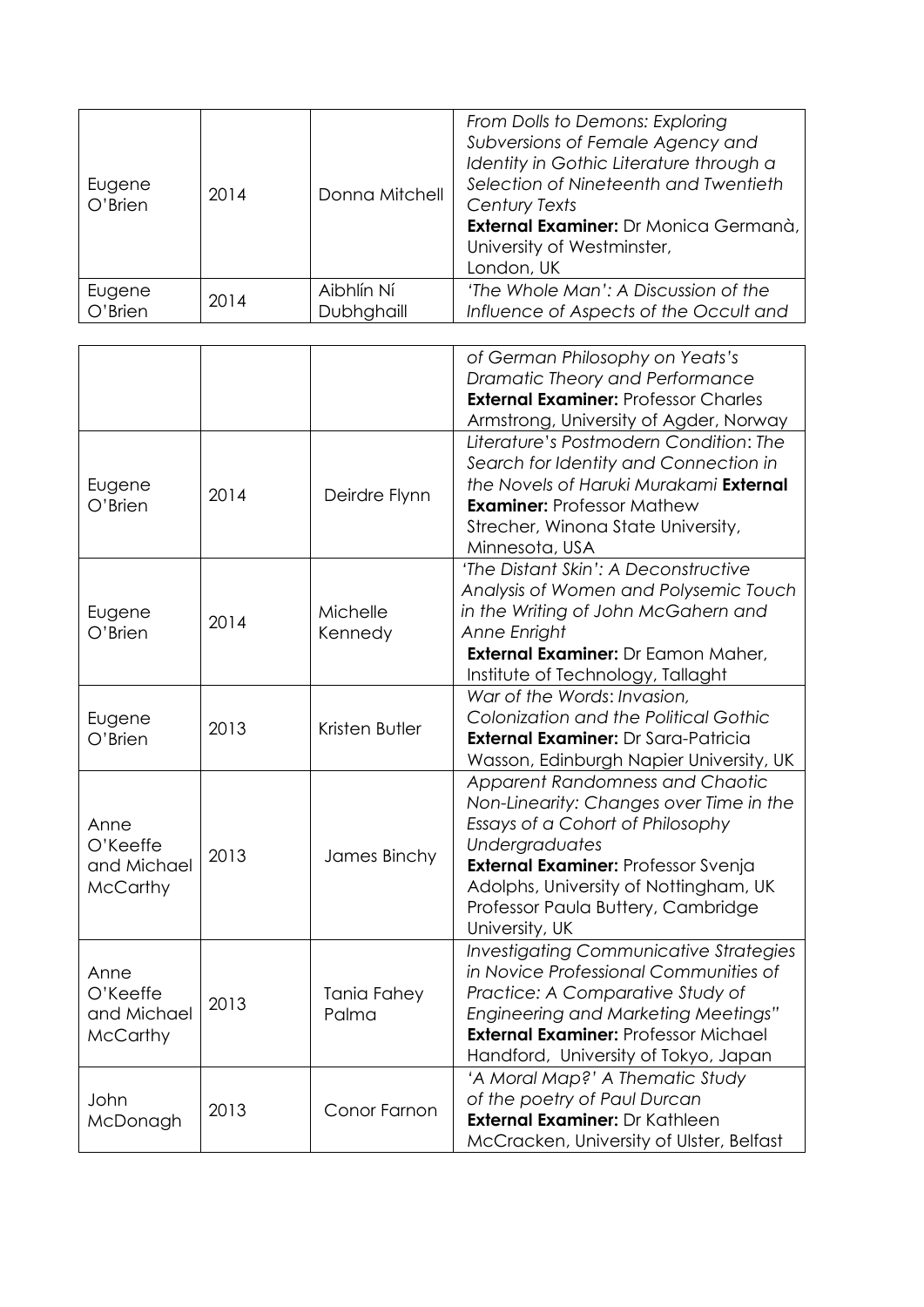| John<br>McDonagh     | 2013 | Dearbhla<br><b>McCarthy</b> | The Examined Life: The Construction of<br>Identity in the Works of Contemporary<br>Irish Novelist, Michael Curtain<br><b>External Examiner: Dr Eibhear Walsh,</b><br>University College Cork |
|----------------------|------|-----------------------------|----------------------------------------------------------------------------------------------------------------------------------------------------------------------------------------------|
| John<br>McDonagh     | 2013 | Louise Liebherr             | Reimagining Tolkien: A Post-colonial<br>Perspective on The Lord of the Rings<br><b>External Examiner: Professor Adam</b><br>Roberts, Royal Holloway, London, UK                              |
| Eugene<br>$O'$ Brien | 2012 | Matteo Cullen               | 'Vagabonds of the Western World(s):<br>Continuities, Tensions and the<br>Development of Irish Rock Music, 196878                                                                             |

|                      |      |                         | <b>External Examiner: Dr Gerry Smyth, John</b><br>Moores University, Liverpool, UK                                                                                                                                                  |
|----------------------|------|-------------------------|-------------------------------------------------------------------------------------------------------------------------------------------------------------------------------------------------------------------------------------|
| Eugene<br>$O'$ Brien | 2012 | Clare McGrail           | Mapping the Terrain of Identity: An<br><b>Exploration of Postcolonial Gothic in</b><br><b>Modern Irish Fiction</b><br><b>External Examiner: Professor Neil</b><br>Murphy, Nanyang Technological<br>University, Singapore            |
| Eugene<br>$O'$ Brien | 2012 | Stephanie<br>Hannon     | Gender Violence in Contemporary<br>Literature, Film and Television<br><b>External Examiner:</b> Dr Stephanie Raines,<br>NUI Maynooth                                                                                                |
| John<br>McDonagh     | 2012 | Catherine<br>$O'$ Brien | Refusing to Masquerade: Notions of<br>Truth in the novels and short stories of<br><b>William Trevor</b><br><b>External Examiner:</b> Dr Derek Hand, Saint<br>Patrick's College, Dublin                                              |
| John<br>McDonagh     | 2012 | Louise Brett            | 'Between the Poem and the Reader':<br>An Exploration of the Liminal Spaces<br>and Figures in the poetry of Sinead<br>Morrissey and Colette Bryce<br><b>External Examiner: Dr Catriona</b><br>Clutterbuck, University College Dublin |
| Eugene<br>$O'$ Brien | 2011 | <b>Brian Walsh</b>      | Being Neither Here Nor There: Seamus<br>Heaney's Poetic Phenomenologies of<br>the Spirit<br><b>External Examiner: Professor Irene</b><br>Gilsenan-Nordin, University of Dalarna,<br>Sweden                                          |
| Eugene<br>$O'$ Brien | 2011 | Mary Ryan               | Feminism for the Chick Lit<br>Generation: Irish Chick Lit and<br><b>Feminist Theory</b><br><b>External Examiner: Professor Imelda</b><br>Whelehan, University of Tasmania,<br>Australia                                             |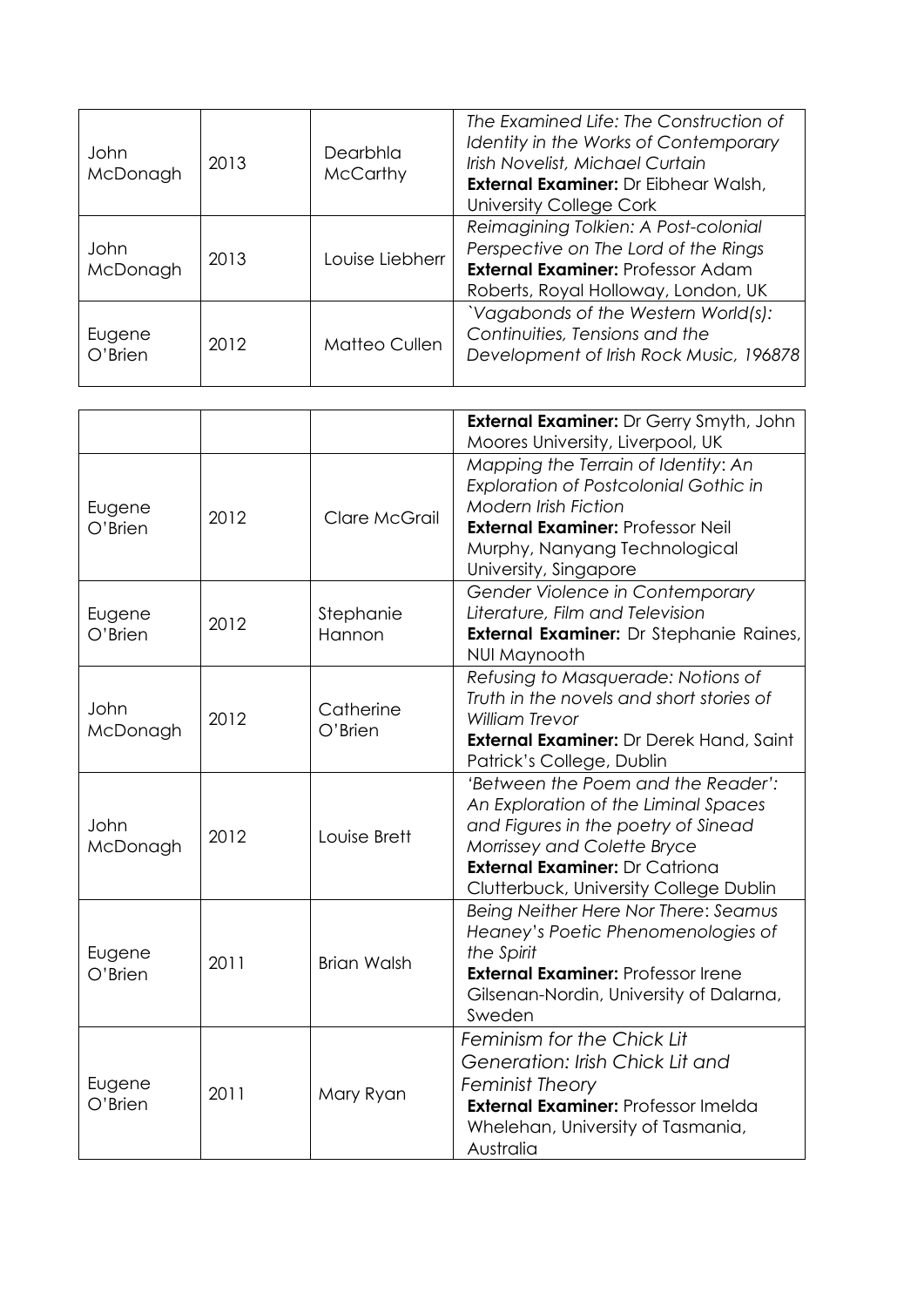| Eugene<br>$O'$ Brien | 2011 | Clare Gorman              | 'Towards the Undecidable': A Reading<br>of the Texts of James Joyce, Sean<br>O'Casey and Paul Howard through the<br>Deconstructive Lens of Jacques Derrida<br><b>External Examiner: Professor Thomas F</b><br>Halloran, Marian Court College,<br>Massachusetts, USA |
|----------------------|------|---------------------------|---------------------------------------------------------------------------------------------------------------------------------------------------------------------------------------------------------------------------------------------------------------------|
| John<br>McDonagh     | 2010 | Leah Harte                | The Negotiation of Identity in the Fiction<br>of Jhumpa Lahiri: Borderlands,<br>Translations and Narrativisations<br><b>External Examiner: Professor Susan</b><br>Bassnett, University of Warwick, UK                                                               |
| Eugene<br>$O'$ Brien | 2010 | <b>Bridget</b><br>Wallace | The Confluence of Culture: Conflict and<br>Commitment in Modern Palestinian<br>Poetry 1948-1993: A Postcolonial<br>Perspective                                                                                                                                      |

|                                                    |      |                                      | <b>External Examiner: Professor Rasheed El</b><br>Enany, University of Exeter, UK                                                                                                                                                               |
|----------------------------------------------------|------|--------------------------------------|-------------------------------------------------------------------------------------------------------------------------------------------------------------------------------------------------------------------------------------------------|
| Anne<br>O'Keeffe<br>and Michael<br><b>McCarthy</b> | 2010 | <b>Barbara</b><br>Malveira<br>Orfano | A Corpus-Based Study of the<br>Representation of Spoken Language in<br><b>Sitcom Discourse</b><br><b>External Examiner: Professor Ivor Timmis,</b><br>Leeds Beckett University, UK                                                              |
| Anne<br>O'Keeffe<br>and Michael<br><b>McCarthy</b> | 2010 | <b>Brian Clancy</b>                  | 'Hurry up baby son all the boys is<br>finished their breakfast': A Socio-<br>Pragmatic Analysis of Irish Settled and<br><b>Traveller Family Discourse</b><br><b>External Examiner: Professor Ronald</b><br>Carter, University of Nottingham, UK |
| John<br>McDonagh                                   | 2009 | Margaret Page                        | From the 'Heart of Sickness' to the<br>'Singing Wound': A Study of<br>Connectedness in the Works of Brendan<br>Kennelly<br><b>External Examiner:</b> Dr Lucy Collins,<br>University College Dublin                                              |
| Paula<br>Murphy                                    | 2009 | Lillian Burke                        | The Language of Selfhood: An<br>Examination of Schizophrenia through<br>Philosophy, Psychoanalysis and<br>Postmodernism<br><b>External Examiner: Professor Hugh</b><br>Silverman, Stony Brook University, New<br>York, USA                      |
| Paula<br>Murphy                                    | 2009 | Marita Ryan                          | 'Difference Becomes Us': Understanding<br>Difference in a Multicultural Irish Society<br><b>External Examiner: Professor Gerardine</b><br>Meaney, University College Dublin                                                                     |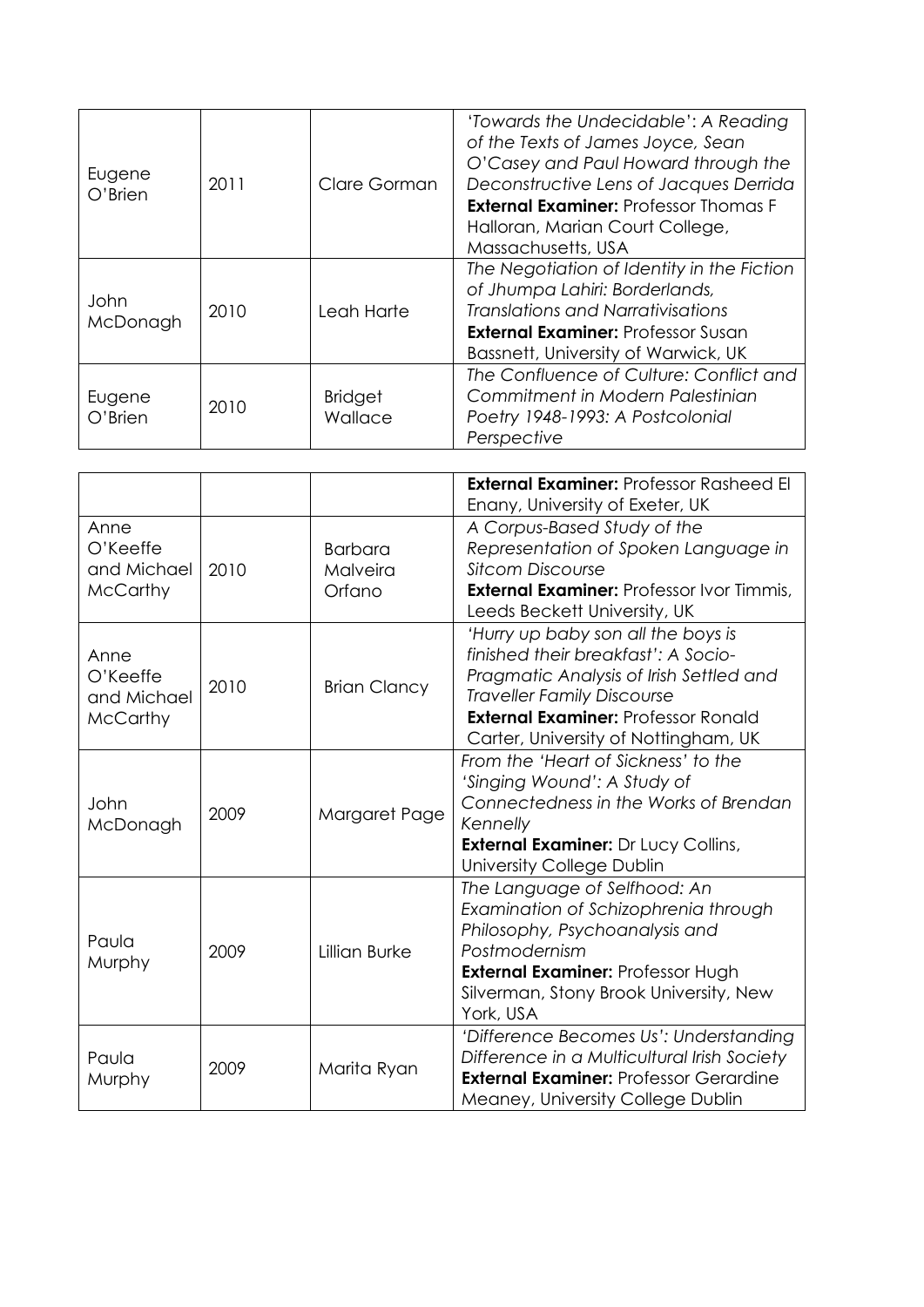| Anne<br>O'Keeffe<br>and Michael<br><b>McCarthy</b> | 2009 | Elaine<br>Vaughan     | 'Just say something and we can all<br>argue then': Community and Identity in<br>the Workplace Talk of English Language<br><b>Teachers</b><br><b>External Examiner:</b> Dr Joan Cutting,<br>University of Edinburgh, Scotland, UK                |
|----------------------------------------------------|------|-----------------------|-------------------------------------------------------------------------------------------------------------------------------------------------------------------------------------------------------------------------------------------------|
| Eugene<br>O'Brien                                  | 2009 | Lesley-Ann<br>Colgan  | Depictions of Female Characters in the<br>Works of Blyton, Nesbit and Rowling<br>External Examiner: Dr Celia Keenan,<br>Saint Patrick's College, Dublin City<br>University                                                                      |
| Eugene<br>O'Brien                                  | 2008 | Maria Beville         | A Study of Gothic Postmodernism in<br><b>Fiction and Film</b><br><b>External Examiner: Professor Tabish</b><br>Khair, University of Aarhus, Denmark                                                                                             |
| Eugene<br>O'Brien                                  | 2008 | Arthur<br>Bloomfield  | A Deconstructive Reading of Maria<br>Edgeworth and the Matter of Ireland<br><b>External Examiner: Professor Martin</b><br>McQuillan, University of Leeds, UK                                                                                    |
| Paula<br>Murphy                                    | 2008 | Kathleen<br>O'Dwyer   | The Possibility of Love: An Interdisciplinary<br>Analysis                                                                                                                                                                                       |
|                                                    |      |                       | <b>External Examiner: Professor Dermot</b><br>Moran, University College Dublin                                                                                                                                                                  |
| Eugene<br>O'Brien                                  | 2007 | Maeve Tynan           | Postcolonial Theory: Ireland and the<br>Caribbean - Cases in Comparison<br><b>External Examiner: Professor Maria</b><br>Fumagalli, University of Essex, UK                                                                                      |
| Eugene<br>O'Brien                                  | 2006 | Cathy<br>McGlynn      | 'Were Their Differences Similar?' Joyce,<br>Derrida and Deconstruction Avant la<br>Lettre<br><b>External Examiner: Dr Scott Brewster,</b><br>University of Salford, UK                                                                          |
| John<br>McDonagh                                   | 2006 | Damian Shortt         | 'The State of the Nation': Nation,<br>Gender and Religion in the Work of<br>Dermot Bolger<br><b>External Examiner: Dr Gerry Smyth, John</b><br>Moores University, UK                                                                            |
| Anne<br>O'Keeffe<br>and Michael<br><b>McCarthy</b> | 2006 | Bróna Murphy          | 'The Hand of Time': A Corpus-Based<br>Lexico-Grammatical Analysis of the<br>Influence of Age, as a Sociolinguistic<br>Variable, on All-Female Talk<br><b>External Examiner: Professor Anna-Brita</b><br>Stenström, University of Bergen, Norway |
| Eugene<br>O'Brien                                  | 2005 | Ivana<br>Milivoijevic | The Reflection of James Joyce's<br>Narrative Art in the Writing of Danilo Kis<br><b>External Examiner: Professor Zoran</b><br>Mulitinovic, School of Slavonic Studies,<br>University of London, UK                                              |